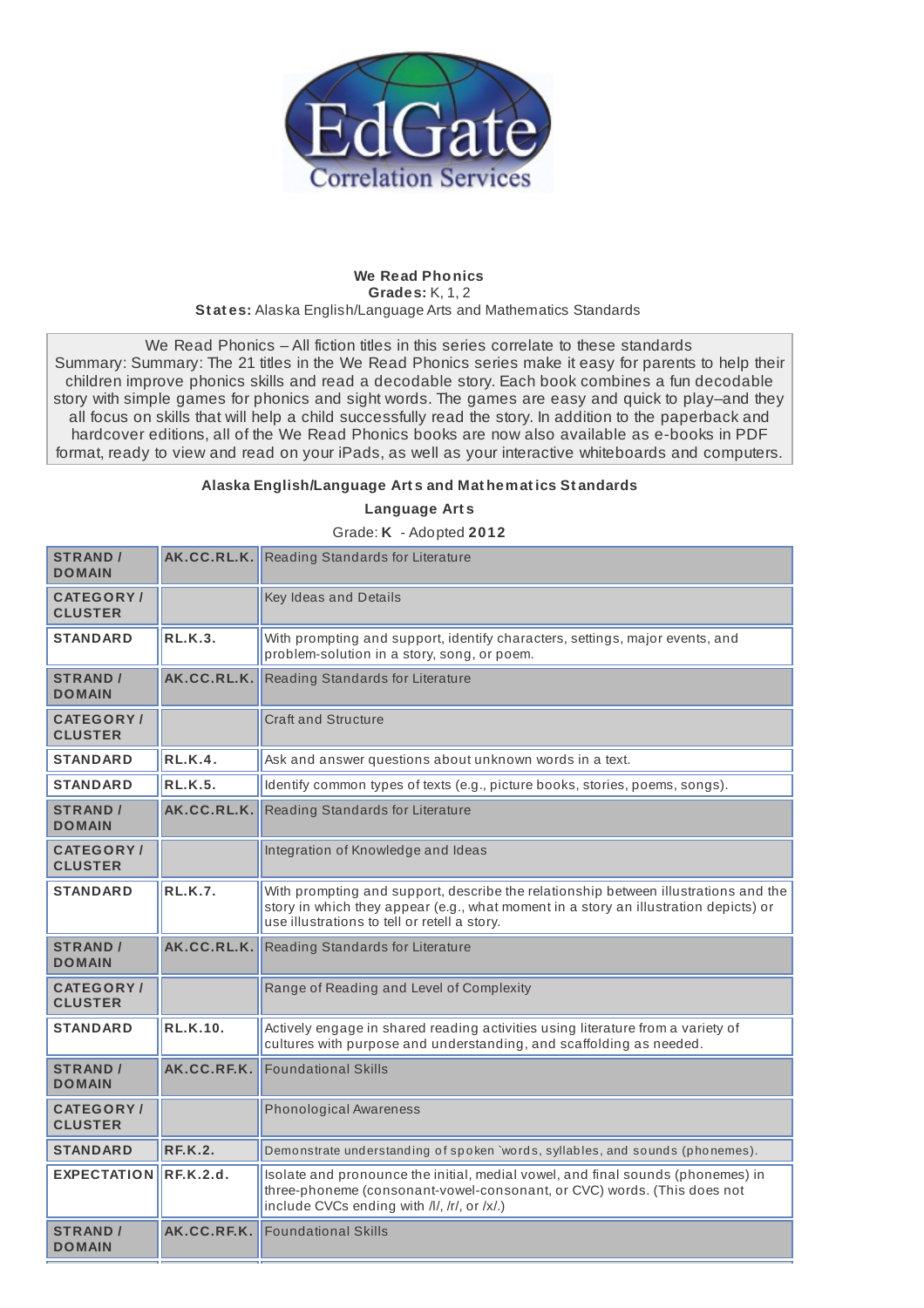| <b>CATEGORY/</b><br><b>CLUSTER</b>  |                | Phonics and Word Recognition                                                                                                                                        |
|-------------------------------------|----------------|---------------------------------------------------------------------------------------------------------------------------------------------------------------------|
| <b>STANDARD</b>                     | REK.3.         | Know and apply grade-level phonics and word analysis skills in decoding words.                                                                                      |
| EXPECTATION RF.K.3.a.               |                | Demonstrate basic knowledge of one-to-one letter-sound correspondences by<br>producing the primary sound or many of the most frequent sounds for each<br>consonant. |
| EXPECTATION RF.K.3.c.               |                | Read common high-frequency words by sight. (e.g., the, of, to, you, she, my, is, are,<br>do, does).                                                                 |
| <b>STRAND /</b><br><b>DOMAIN</b>    | AK.CC.RF.K.    | <b>Foundational Skills</b>                                                                                                                                          |
| <b>CATEGORY /</b><br><b>CLUSTER</b> |                | Fluency                                                                                                                                                             |
| <b>STANDARD</b>                     | RE.K.4.        | Read emergent-reader texts with purpose and understanding.                                                                                                          |
| <b>STRAND /</b><br><b>DOMAIN</b>    | AK.CC.SL.K.    | Speaking and Listening Standards                                                                                                                                    |
| <b>CATEGORY/</b><br><b>CLUSTER</b>  |                | Comprehension and Collaboration                                                                                                                                     |
| <b>STANDARD</b>                     | <b>SL.K.1.</b> | Participate in collaborative conversations with diverse partners about kindergarten<br>topics and texts with peers and adults in small and larger groups.           |
| <b>EXPECTATION</b>                  | SLK.1.a.       | Follow agreed-upon rules for discussions (e.g., listening to others and taking turns<br>speaking about the topics and texts under discussion).                      |
| EXPECTATION SL.K.1.b.               |                | Continue a conversation through multiple exchanges.                                                                                                                 |
| <b>STRAND /</b><br><b>DOMAIN</b>    | AK.CC.L.K.     | Language Standards                                                                                                                                                  |
| <b>CATEGORY/</b><br><b>CLUSTER</b>  |                | <b>Vocabulary Acquisition and Use</b>                                                                                                                               |
| <b>STANDARD</b>                     | L.K.6.         | Use words and phrases acquired through conversations, reading and being read<br>to, and responding to texts.                                                        |
|                                     |                | Grade: 1 - Adopted 2012                                                                                                                                             |

| <b>STRAND /</b><br><b>DOMAIN</b>   | AK.CC.RL.1. | Reading Standards for Literature                                                                                                                                                        |
|------------------------------------|-------------|-----------------------------------------------------------------------------------------------------------------------------------------------------------------------------------------|
| <b>CATEGORY/</b><br><b>CLUSTER</b> |             | Key Ideas and Details                                                                                                                                                                   |
| <b>STANDARD</b>                    | RL.1.2.     | Retell stories, using key details, and demonstrate understanding their message<br>(e.g., teach a lesson, make you laugh, tell a scary story, tell about an event) or<br>lesson.         |
| <b>STANDARD</b>                    | RL.1.3.     | Describe characters, settings, major events, and problem-solution in a story, play,<br>or poem, using key details.                                                                      |
| <b>STRAND /</b><br><b>DOMAIN</b>   | AK.CC.RL.1. | Reading Standards for Literature                                                                                                                                                        |
| <b>CATEGORY/</b><br><b>CLUSTER</b> |             | <b>Craft and Structure</b>                                                                                                                                                              |
| <b>STANDARD</b>                    | RL.1.5.     | Explain major differences between books that tell stories and books that give<br>information (fiction, non-fiction, and poetry), drawing on a wide reading of a range<br>of text types. |
| <b>STRAND /</b><br><b>DOMAIN</b>   | AK.CC.RL.1. | Reading Standards for Literature                                                                                                                                                        |
| <b>CATEGORY/</b><br><b>CLUSTER</b> |             | Integration of Knowledge and Ideas                                                                                                                                                      |
| <b>STANDARD</b>                    | RL.1.7.     | Use illustrations and details in a story read or read aloud to describe its characters,<br>events, setting, or problem-solution.                                                        |
| <b>STRAND /</b><br><b>DOMAIN</b>   | AK.CC.RI.1. | Reading Standards for Informational Text                                                                                                                                                |
| <b>CATEGORY/</b><br><b>CLUSTER</b> |             | Range of Reading and Level of Text Complexity                                                                                                                                           |
| <b>STANDARD</b>                    | RI.1.10.    | With prompting and support, read informational texts on a range of topics<br>appropriately complex for grade 1, with scaffolding as needed.                                             |
| <b>STRAND /</b><br><b>DOMAIN</b>   | AK.CC.RF.1. | <b>Foundational Skills</b>                                                                                                                                                              |
| <b>CATEGORY/</b>                   |             | <b>Phonological Awareness</b>                                                                                                                                                           |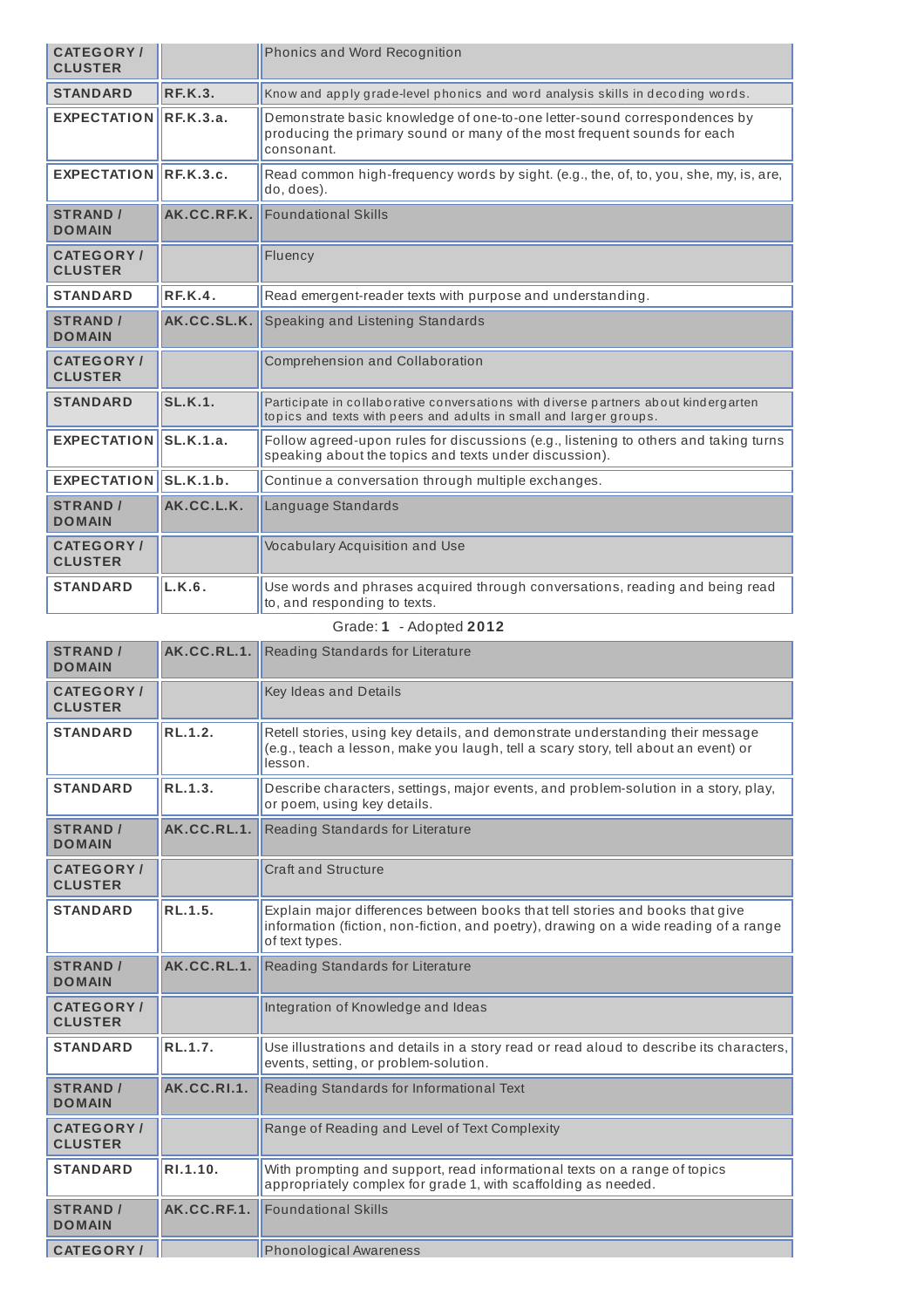| <b>CLUSTER</b>                      |                   |                                                                                                                                                                                                                   |
|-------------------------------------|-------------------|-------------------------------------------------------------------------------------------------------------------------------------------------------------------------------------------------------------------|
| <b>STANDARD</b>                     | <b>RF.1.2.</b>    | Demonstrate understanding of spoken words, syllables, and sounds (phonemes).                                                                                                                                      |
| <b>EXPECTATION</b>                  | <b>RF.1.2.c.</b>  | Isolate and pronounce initial, medial vowel, and final sounds (phonemes) in<br>spoken single-syllable words.                                                                                                      |
| <b>STRAND /</b><br><b>DOMAIN</b>    | AK.CC.RF.1.       | <b>Foundational Skills</b>                                                                                                                                                                                        |
| <b>CATEGORY /</b><br><b>CLUSTER</b> |                   | Phonics and Word Recognition                                                                                                                                                                                      |
| <b>STANDARD</b>                     | RF.1.3.           | Know and apply grade-level phonics and word analysis skills in decoding words.                                                                                                                                    |
| <b>EXPECTATION</b>                  | RF.1.3.g.         | Recognize and read grade-appropriate irregularly spelled words.                                                                                                                                                   |
| <b>STRAND /</b><br><b>DOMAIN</b>    | AK.CC.RF.1.       | <b>Foundational Skills</b>                                                                                                                                                                                        |
| <b>CATEGORY/</b><br><b>CLUSTER</b>  |                   | Fluency                                                                                                                                                                                                           |
| <b>STANDARD</b>                     | RF.1.4.           | Read with sufficient accuracy and fluency to support comprehension.                                                                                                                                               |
| <b>EXPECTATION</b>                  | RF.1.4.a.         | Read on-level text with purpose and understanding.                                                                                                                                                                |
| <b>EXPECTATION</b>                  | RF.1.4.b.         | Read on-level text orally with accuracy, appropriate rate, and expression on<br>successive readings.                                                                                                              |
| <b>STRAND /</b><br><b>DOMAIN</b>    | AK.CC.SL.1.       | Speaking and Listening Standards                                                                                                                                                                                  |
| <b>CATEGORY/</b><br><b>CLUSTER</b>  |                   | Comprehension and Collaboration                                                                                                                                                                                   |
| <b>STANDARD</b>                     | SL.1.1.           | Participate in collaborative conversations with diverse partners about grade 1 topics<br>and texts with peers and adults in small and larger groups.                                                              |
| <b>EXPECTATION</b>                  | SL.1.1.a.         | Follow agreed-upon rules for discussions (e.g., listening to others with care,<br>speaking one at a time about the topics and texts under discussion).                                                            |
| <b>EXPECTATION</b>                  | SL.1.1.b.         | Build on others' talk in conversations by responding to the comments of others<br>through multiple exchanges.                                                                                                     |
| <b>STRAND /</b><br><b>DOMAIN</b>    | AK.CC.SL.1.       | Speaking and Listening Standards                                                                                                                                                                                  |
| <b>CATEGORY /</b><br><b>CLUSTER</b> |                   | Comprehension and Collaboration                                                                                                                                                                                   |
| <b>STANDARD</b>                     | SL.1.2.           | Ask and answer questions about key details in a text read aloud or information<br>presented orally or through other media.                                                                                        |
| <b>STRAND /</b><br><b>DOMAIN</b>    | <b>AK.CC.L.1.</b> | Language Standards                                                                                                                                                                                                |
| <b>CATEGORY /</b><br><b>CLUSTER</b> |                   | Vocabulary Acquisition and Use                                                                                                                                                                                    |
| <b>STANDARD</b>                     | L.1.6.            | Use words and phrases acquired through conversations, reading and being read<br>to, and responding to texts, including using frequently occurring conjunctions to<br>signal simple relationships (e.g., because). |
|                                     |                   | Grade: 2 - Adopted 2012                                                                                                                                                                                           |
| <b>STRAND /</b><br><b>DOMAIN</b>    | AK.CC.RL.2.       | Reading Standards for Literature                                                                                                                                                                                  |
| <b>CATEGORY/</b><br><b>CLUSTER</b>  |                   | Key Ideas and Details                                                                                                                                                                                             |
| STANDARD                            | RL.2.3.           | Describe how characters in a story, play or poem respond to major events,<br>problems, and challenges.                                                                                                            |
| <b>STRAND /</b><br><b>DOMAIN</b>    | AK.CC.RL.2.       | Reading Standards for Literature                                                                                                                                                                                  |

| <b>CATEGORY /</b><br><b>CLUSTER</b> |                | <b>Craft and Structure</b>                                                                                                                                 |
|-------------------------------------|----------------|------------------------------------------------------------------------------------------------------------------------------------------------------------|
| <b>STANDARD</b>                     | <b>RL.2.6.</b> | Acknowledge differences in the points of view of characters, including by speaking<br>in a different voice for each character when reading dialogue aloud. |
| <b>STRAND</b> /<br><b>DOMAIN</b>    | AK.CC.RL.2.    | <b>Reading Standards for Literature</b>                                                                                                                    |
| <b>CATEGORY /</b><br><b>CLUSTER</b> |                | Integration of Knowledge and Ideas                                                                                                                         |
| <b>STANDARD</b>                     | <b>RL.2.7.</b> | Use information gained from the illustrations and words in a print or digital text to                                                                      |

٦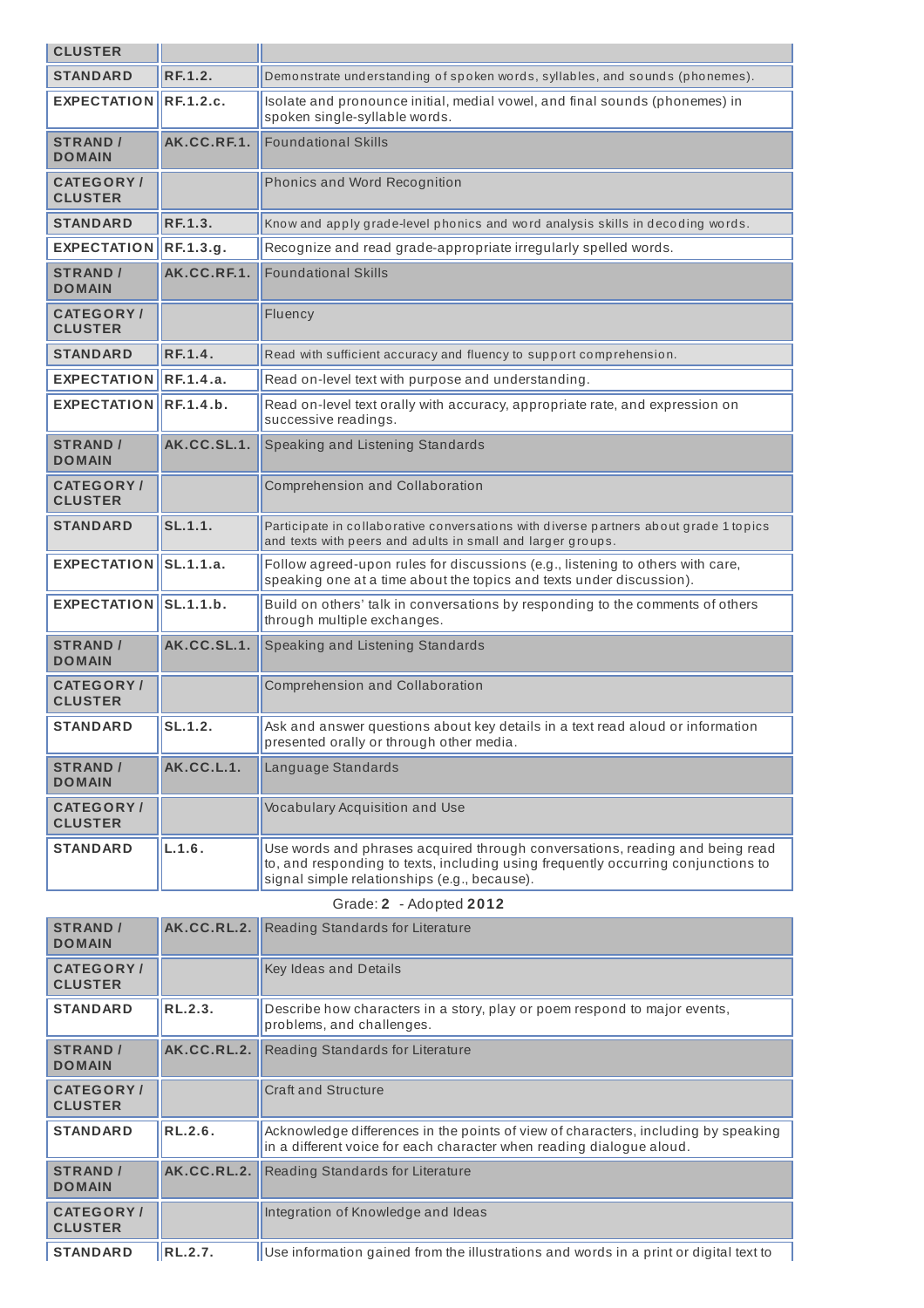|                                     |                    | demonstrate understanding of its characters, setting, or plot (e.g., problem-solution;<br>chronology).                                                                                                                                                                                        |
|-------------------------------------|--------------------|-----------------------------------------------------------------------------------------------------------------------------------------------------------------------------------------------------------------------------------------------------------------------------------------------|
| <b>STRAND /</b><br><b>DOMAIN</b>    | AK.CC.RL.2.        | Reading Standards for Literature                                                                                                                                                                                                                                                              |
| <b>CATEGORY</b> /<br><b>CLUSTER</b> |                    | Range of Reading and Level of Complexity                                                                                                                                                                                                                                                      |
| <b>STANDARD</b>                     | RL.2.10.           | By the end of the year, read and comprehend a range of literature from a variety of<br>cultures, within a complexity band appropriate to grade 2 (from upper grade 1 to<br>grade 3), with scaffolding as needed at the high end of the range.                                                 |
| <b>STRAND /</b><br><b>DOMAIN</b>    | <b>AK.CC.RI.2.</b> | Reading Standards for Informational Text                                                                                                                                                                                                                                                      |
| <b>CATEGORY/</b><br><b>CLUSTER</b>  |                    | Range of Reading and Level of Text Complexity                                                                                                                                                                                                                                                 |
| <b>STANDARD</b>                     | RI.2.10.           | By the end of the year, read and comprehend a range of informational texts,<br>including history/social studies, science, and technical texts within a complexity<br>band appropriate to grade 2 (from upper grade 1 to grade 3), with scaffolding as<br>needed at the high end of the range. |
| <b>STRAND /</b><br><b>DOMAIN</b>    | AK.CC.RF.2.        | <b>Foundational Skills</b>                                                                                                                                                                                                                                                                    |
| <b>CATEGORY/</b><br><b>CLUSTER</b>  |                    | Phonics and Word Recognition                                                                                                                                                                                                                                                                  |
| <b>STANDARD</b>                     | RF.2.3.            | Know and apply grade-level phonics and word analysis skills in decoding words.                                                                                                                                                                                                                |
| <b>EXPECTATION</b>                  | RF.2.3.e.          | Identify words with inconsistent but common spelling-sound correspondences.                                                                                                                                                                                                                   |
| <b>EXPECTATION</b>                  | IRF.2.3.f.         | Recognize and read grade-appropriate irregularly spelled words.                                                                                                                                                                                                                               |
| <b>STRAND /</b><br><b>DOMAIN</b>    | AK.CC.RF.2.        | <b>Foundational Skills</b>                                                                                                                                                                                                                                                                    |
| <b>CATEGORY/</b><br><b>CLUSTER</b>  |                    | Fluency                                                                                                                                                                                                                                                                                       |
| <b>STANDARD</b>                     | RF.2.4.            | Read with sufficient accuracy and fluency to support comprehension.                                                                                                                                                                                                                           |
| <b>EXPECTATION</b>                  | RE.2.4.a.          | Read on-level text with purpose and understanding.                                                                                                                                                                                                                                            |
| <b>EXPECTATION</b>                  | RF.2.4.b.          | Read on-level text orally with accuracy, appropriate rate, and expression on<br>successive readings.                                                                                                                                                                                          |
| <b>STRAND /</b><br><b>DOMAIN</b>    | AK.CC.SL.2.        | Speaking and Listening Standards                                                                                                                                                                                                                                                              |
| <b>CATEGORY/</b><br><b>CLUSTER</b>  |                    | Comprehension and Collaboration                                                                                                                                                                                                                                                               |
| <b>STANDARD</b>                     | SL.2.1.            | Participate in collaborative conversations with diverse partners about grade 2 topics<br>and texts with peers and adults in small and larger groups.                                                                                                                                          |
| EXPECTATION SL.2.1.a.               |                    | Follow agreed-upon rules for discussions (e.g., gaining the floor in respectful ways,<br>listening to others with care, speaking one at a time about the topics and texts<br>under discussion).                                                                                               |
| EXPECTATION SL.2.1.b.               |                    | Build on others' talk in conversations by linking their comments to the remarks of<br>others.                                                                                                                                                                                                 |
| EXPECTATION SL.2.1.c.               |                    | Ask for clarification and further explanation as needed about the topics and texts<br>under discussions.                                                                                                                                                                                      |

We Read Phonics – All nonfiction titles in this series correlate to these standards Summary: Summary: The 21 titles in the We Read Phonics series make it easy for parents to help their children improve phonics skills and read a decodable story. Each book combines a fun decodable story with simple games for phonics and sight words. The games are easy and quick to play–and they all focus on skills that will help a child successfully read the story. In addition to the paperback and hardcover editions, all of the We Read Phonics books are now also available as e-books in PDF format, ready to view and read on your iPads, as well as your interactive whiteboards and computers.

## **Alaska English/Language Art s and Mat hemat ics St andards**

## **Language Art s**

Grade: **K** - Adopted **2012**

| <b>STRAND</b><br><b>DOMAIN</b> | <b>AK.CC.RI.K.</b> Reading Standards for Informational Text |
|--------------------------------|-------------------------------------------------------------|
| <b>CATEGORY/</b>               | <b>Key Ideas and Details</b>                                |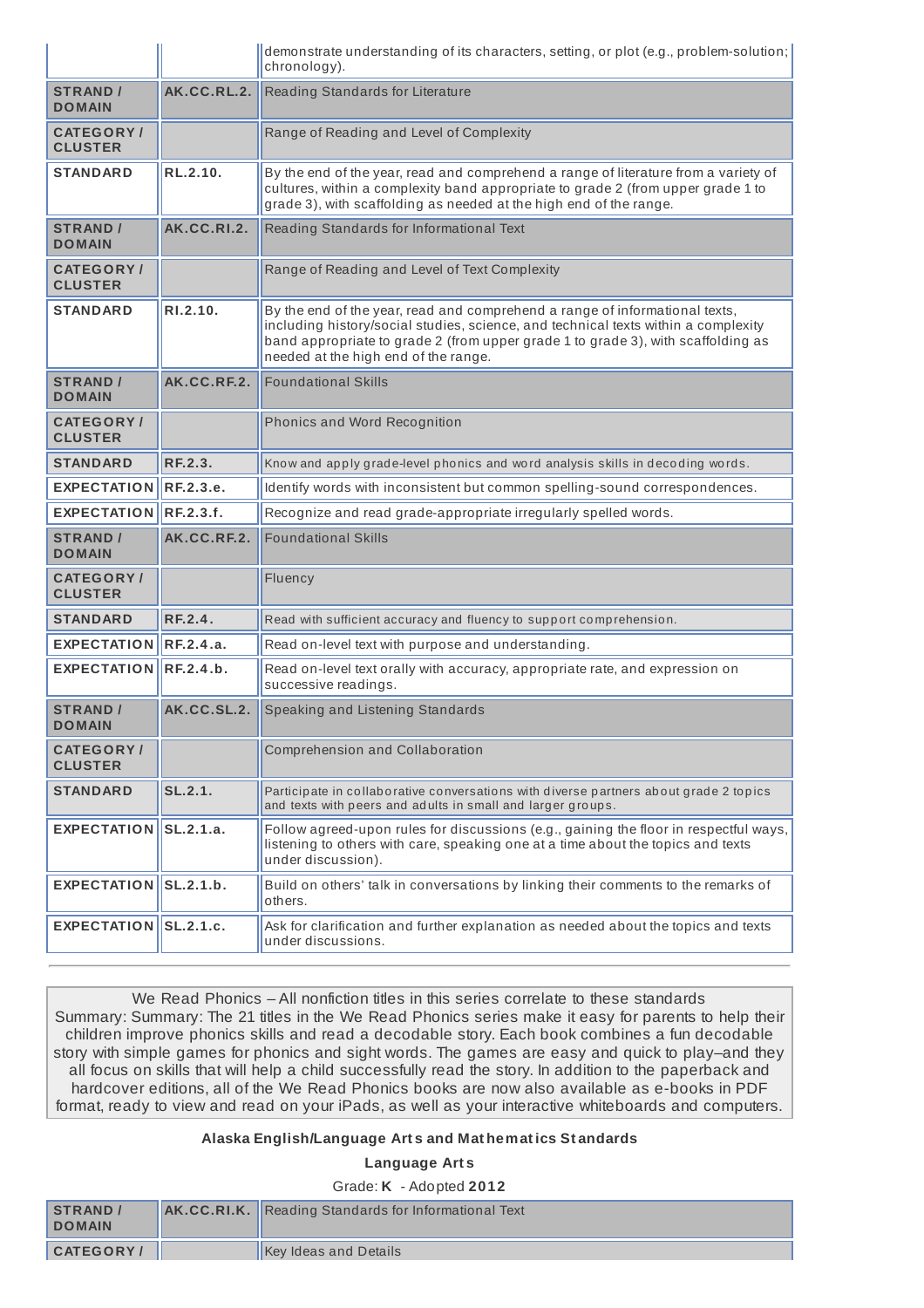| <b>CLUSTER</b>                      |                  |                                                                                                                                                                                                           |
|-------------------------------------|------------------|-----------------------------------------------------------------------------------------------------------------------------------------------------------------------------------------------------------|
| <b>STANDARD</b>                     | RI.K.1.          | With prompting and support, elicit background/prior knowledge and experience in<br>order to ask and answer questions about an informational text using key details<br>from the text.                      |
| <b>STANDARD</b>                     | <b>RI.K.2.</b>   | With prompting and support, identify the main topic and retell key details of a text.                                                                                                                     |
| <b>STRAND /</b><br><b>DOMAIN</b>    | AK.CC.RI.K.      | Reading Standards for Informational Text                                                                                                                                                                  |
| <b>CATEGORY</b> /<br><b>CLUSTER</b> |                  | Integration of Knowledge and Ideas                                                                                                                                                                        |
| <b>STANDARD</b>                     | <b>RI.K.7.</b>   | With prompting and support, describe the relationship between illustrations and the<br>text in which they appear (e.g., what person, place, thing, or idea in the text an<br>illustration depicts).       |
| <b>STANDARD</b>                     | <b>RI.K.8.</b>   | With prompting and support, identify the opinions an author states in a text.                                                                                                                             |
| <b>STRAND /</b><br><b>DOMAIN</b>    | AK.CC.RI.K.      | Reading Standards for Informational Text                                                                                                                                                                  |
| <b>CATEGORY</b> /<br><b>CLUSTER</b> |                  | Range of Reading and Level of Text Complexity                                                                                                                                                             |
| <b>STANDARD</b>                     | RI.K.10.         | Actively engage in shared reading activities using a range of topics and texts with<br>purpose and understanding, with scaffolding as needed.                                                             |
| <b>STRAND /</b><br><b>DOMAIN</b>    | AK.CC.RF.K.      | <b>Foundational Skills</b>                                                                                                                                                                                |
| <b>CATEGORY</b> /<br><b>CLUSTER</b> |                  | <b>Phonological Awareness</b>                                                                                                                                                                             |
| <b>STANDARD</b>                     | <b>RF.K.2.</b>   | Demonstrate understanding of spoken `words, syllables, and sounds (phonemes).                                                                                                                             |
|                                     |                  |                                                                                                                                                                                                           |
| <b>EXPECTATION</b>                  | RE.K.2.d.        | Isolate and pronounce the initial, medial vowel, and final sounds (phonemes) in<br>three-phoneme (consonant-vowel-consonant, or CVC) words. (This does not<br>include CVCs ending with /l/, /r/, or /x/.) |
| <b>STRAND /</b><br><b>DOMAIN</b>    | AK.CC.RF.K.      | <b>Foundational Skills</b>                                                                                                                                                                                |
| <b>CATEGORY/</b><br><b>CLUSTER</b>  |                  | Phonics and Word Recognition                                                                                                                                                                              |
| <b>STANDARD</b>                     | <b>RF.K.3.</b>   | Know and apply grade-level phonics and word analysis skills in decoding words.                                                                                                                            |
| <b>EXPECTATION</b>                  | RE.K.3.a.        | Demonstrate basic knowledge of one-to-one letter-sound correspondences by<br>producing the primary sound or many of the most frequent sounds for each<br>consonant.                                       |
| <b>EXPECTATION</b>                  | <b>RF.K.3.c.</b> | Read common high-frequency words by sight. (e.g., the, of, to, you, she, my, is, are,<br>do, does).                                                                                                       |
| <b>STRAND /</b><br><b>DOMAIN</b>    | AK.CC.SL.K.      | Speaking and Listening Standards                                                                                                                                                                          |
| <b>CATEGORY/</b><br><b>CLUSTER</b>  |                  | Comprehension and Collaboration                                                                                                                                                                           |
| <b>STANDARD</b>                     | <b>SL.K.1.</b>   | Participate in collaborative conversations with diverse partners about kindergarten<br>topics and texts with peers and adults in small and larger groups.                                                 |
| <b>EXPECTATION</b>                  | SLK.1.a.         | Follow agreed-upon rules for discussions (e.g., listening to others and taking turns<br>speaking about the topics and texts under discussion).                                                            |

| Grade: $\bm{1}$ | - Adopted 2012 |  |
|-----------------|----------------|--|
|-----------------|----------------|--|

| <b>STRAND /</b><br><b>DOMAIN</b>   | AK.CC.RI.1.           | Reading Standards for Informational Text                                                                                                                                             |
|------------------------------------|-----------------------|--------------------------------------------------------------------------------------------------------------------------------------------------------------------------------------|
| <b>CATEGORY/</b><br><b>CLUSTER</b> |                       | <b>Key Ideas and Details</b>                                                                                                                                                         |
| <b>STANDARD</b>                    | $ R$ <sub>1.1.1</sub> | With prompting and support, elicit background/prior knowledge and experience in<br>order to ask and answer questions about an informational text using key details<br>from the text. |
| <b>STANDARD</b>                    | RI.1.2.               | Identify the main topic or author's purpose (e.g., to teach or tell us about ) and<br>retell key details of a text.                                                                  |
| <b>STRAND /</b><br><b>DOMAIN</b>   | AK.CC.RI.1.           | Reading Standards for Informational Text                                                                                                                                             |
| <b>CATEGORY</b><br><b>CLUSTER</b>  |                       | <b>Craft and Structure</b>                                                                                                                                                           |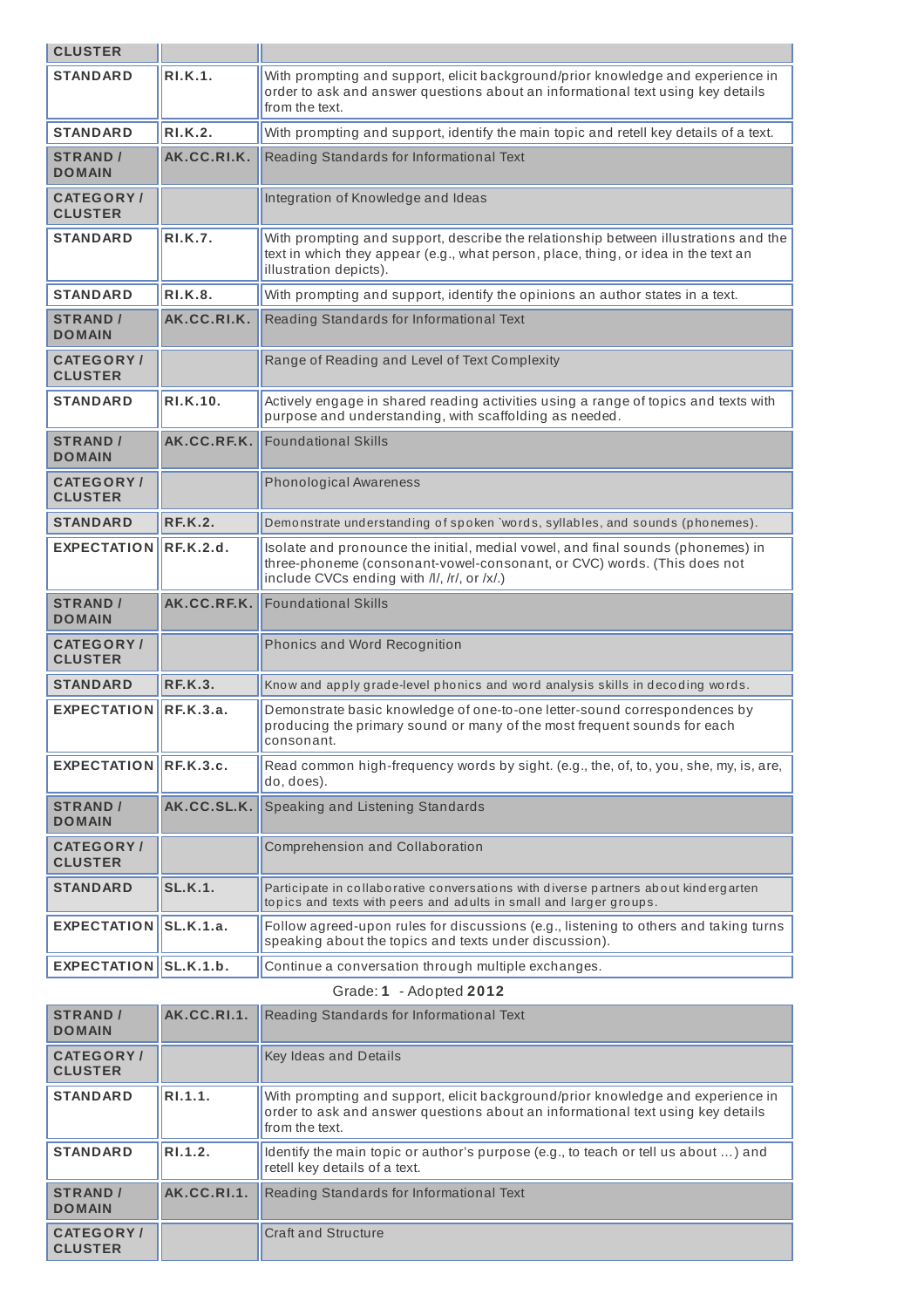| <b>STANDARD</b>                     | R1.1.6.        | Distinguish between information provided by photos or other graphics and<br>information provided by the words in a text.                               |
|-------------------------------------|----------------|--------------------------------------------------------------------------------------------------------------------------------------------------------|
| <b>STRAND /</b><br><b>DOMAIN</b>    | AK.CC.RI.1.    | Reading Standards for Informational Text                                                                                                               |
| <b>CATEGORY/</b><br><b>CLUSTER</b>  |                | Integration of Knowledge and Ideas                                                                                                                     |
| <b>STANDARD</b>                     | RI.1.7.        | Use the illustrations and details in a text to describe its key ideas.                                                                                 |
| <b>STANDARD</b>                     | R1.1.8.        | Identify the opinions an author states to support points in a text.                                                                                    |
| <b>STRAND /</b><br><b>DOMAIN</b>    | AK.CC.RF.1.    | <b>Foundational Skills</b>                                                                                                                             |
| <b>CATEGORY/</b><br><b>CLUSTER</b>  |                | <b>Phonological Awareness</b>                                                                                                                          |
| <b>STANDARD</b>                     | <b>RF.1.2.</b> | Demonstrate understanding of spoken words, syllables, and sounds (phonemes).                                                                           |
| <b>EXPECTATION</b>                  | RF.1.2.c.      | Isolate and pronounce initial, medial vowel, and final sounds (phonemes) in<br>spoken single-syllable words.                                           |
| <b>STRAND /</b><br><b>DOMAIN</b>    | AK.CC.RF.1.    | <b>Foundational Skills</b>                                                                                                                             |
| <b>CATEGORY</b> /<br><b>CLUSTER</b> |                | Phonics and Word Recognition                                                                                                                           |
| <b>STANDARD</b>                     | RF.1.3.        | Know and apply grade-level phonics and word analysis skills in decoding words.                                                                         |
| EXPECTATION $\left\Vert$ RF.1.3.g.  |                | Recognize and read grade-appropriate irregularly spelled words.                                                                                        |
| <b>STRAND /</b><br><b>DOMAIN</b>    | AK.CC.RF.1.    | <b>Foundational Skills</b>                                                                                                                             |
| <b>CATEGORY /</b><br><b>CLUSTER</b> |                | Fluency                                                                                                                                                |
| <b>STANDARD</b>                     | <b>RF.1.4.</b> | Read with sufficient accuracy and fluency to support comprehension.                                                                                    |
| <b>EXPECTATION</b>                  | RE.1.4.b.      | Read on-level text orally with accuracy, appropriate rate, and expression on<br>successive readings.                                                   |
| <b>STRAND /</b><br><b>DOMAIN</b>    | AK.CC.SL.1.    | Speaking and Listening Standards                                                                                                                       |
| <b>CATEGORY/</b><br><b>CLUSTER</b>  |                | Comprehension and Collaboration                                                                                                                        |
| <b>STANDARD</b>                     | $SL.1.1$ .     | Participate in collaborative conversations with diverse partners about grade 1 topics<br>and texts with peers and adults in small and larger groups.   |
| EXPECTATION SL.1.1.a.               |                | Follow agreed-upon rules for discussions (e.g., listening to others with care,<br>speaking one at a time about the topics and texts under discussion). |
| EXPECTATION SL.1.1.b.               |                | Build on others' talk in conversations by responding to the comments of others<br>through multiple exchanges.                                          |
| <b>STRAND /</b><br><b>DOMAIN</b>    | AK.CC.SL.1.    | Speaking and Listening Standards                                                                                                                       |
| <b>CATEGORY/</b><br><b>CLUSTER</b>  |                | Comprehension and Collaboration                                                                                                                        |
| <b>STANDARD</b>                     | SL.1.2.        | Ask and answer questions about key details in a text read aloud or information<br>presented orally or through other media.                             |
|                                     |                | Grade: 2 - Adopted 2012                                                                                                                                |
|                                     |                |                                                                                                                                                        |

| <b>STRAND /</b><br><b>DOMAIN</b>    | AK.CC.RI.2. | Reading Standards for Informational Text                                                                                                                      |
|-------------------------------------|-------------|---------------------------------------------------------------------------------------------------------------------------------------------------------------|
| <b>CATEGORY</b> /<br><b>CLUSTER</b> |             | <b>Key Ideas and Details</b>                                                                                                                                  |
| <b>STANDARD</b>                     | RI.2.1.     | Ask and answer such questions as who, what, where, when, why, and how to<br>demonstrate understanding of informational texts using key details from the text. |
| <b>STANDARD</b>                     | R1.2.2.     | ldentify the main topic of a multiparagraph text as well as the focus of specific<br>paragraphs within the text.                                              |
| <b>STRAND</b><br><b>DOMAIN</b>      | AK.CC.RI.2. | Reading Standards for Informational Text                                                                                                                      |
| <b>CATEGORY</b> /<br><b>CLUSTER</b> |             | Integration of Knowledge and Ideas                                                                                                                            |
| <b>STANDARD</b>                     | RI.2.7.     | Explain how specific images (e.g., a diagram showing how a machine works)<br>contribute to and clarify a text.                                                |